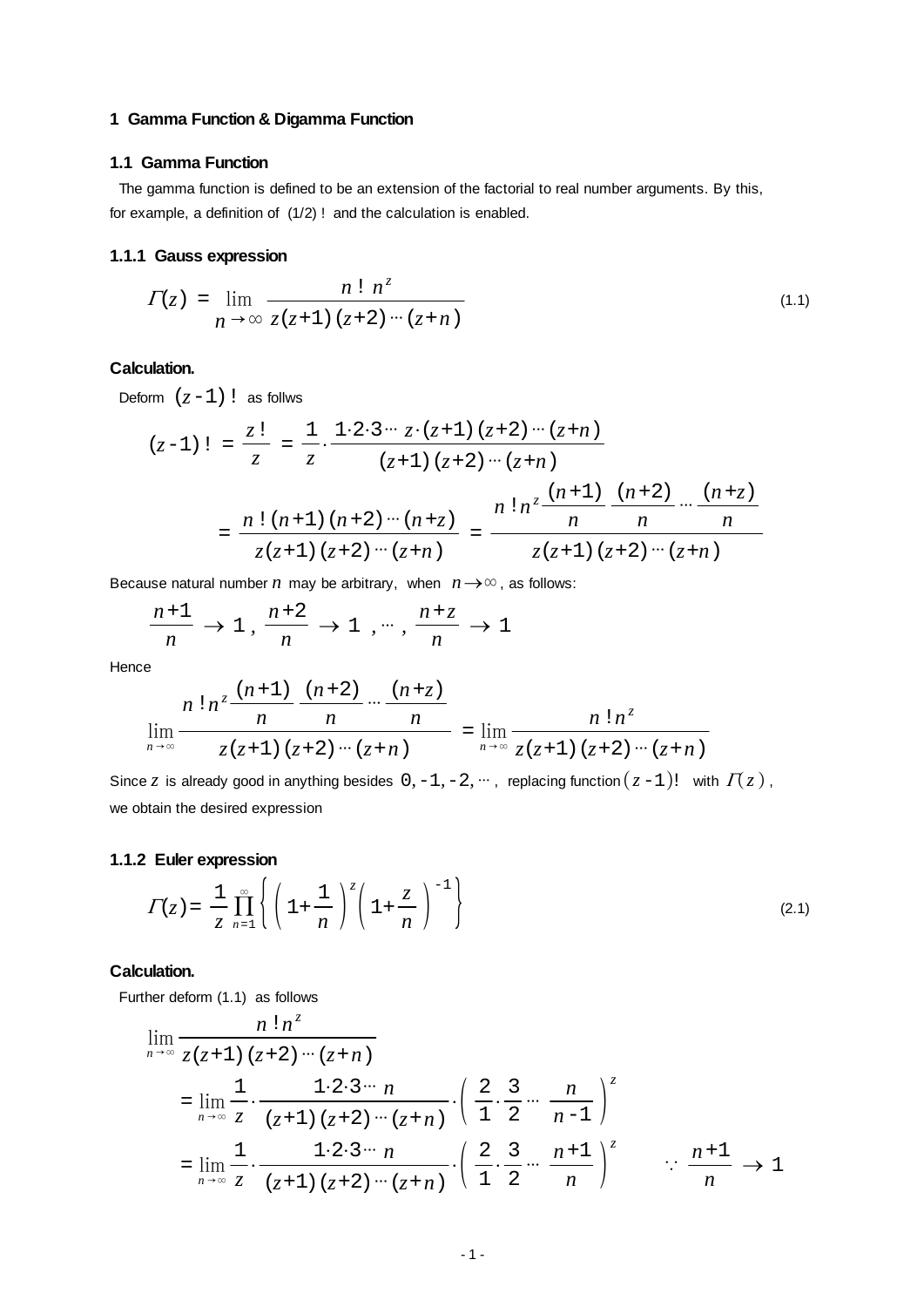$$
= \lim_{n \to \infty} \frac{1}{z} \cdot \frac{\left\{ \left( 1 + \frac{1}{1} \right) \left( 1 + \frac{1}{2} \right) \cdots \left( 1 + \frac{1}{n} \right) \right\}^z}{\left( 1 + \frac{z}{1} \right) \left( 1 + \frac{z}{2} \right) \cdots \left( 1 + \frac{z}{n} \right)}
$$

$$
= \frac{1}{z} \prod_{n=1}^{\infty} \left\{ \left( 1 + \frac{1}{n} \right)^z \left( 1 + \frac{z}{n} \right)^{-1} \right\}
$$

# **1.1.3 Integral expression**

$$
\Gamma(z) = \int_0^\infty e^{-t} t^{z-1} dt \qquad Re(z) > 0 \tag{3.1}
$$

**Proof.**

$$
\Gamma_n(z) = \int_0^n \left(1 - \frac{t}{n}\right)^n t^{z-1} dt
$$
\n(3.2)

Here

$$
\lim_{n\to\infty}\left(1-\frac{t}{n}\right)^n=e^{-t}
$$

so

$$
\lim_{n \to \infty} \int_0^n \left( 1 - \frac{t}{n} \right)^n t^{z-1} dt = \int_0^\infty e^{-t} t^{z-1} dt
$$
\n(3.3)

Further, in (3.2) let  $t = ns$  . Then because  $t: 0 \sim n \rightarrow s: 0 \sim 1$  ,  $dt = n ds$ 

$$
\int_{0}^{n} \left(1 - \frac{t}{n}\right)^{n} t^{z-1} dt = \int_{0}^{1} (1 - s)^{n} n^{z-1} s^{z-1} n ds = n^{z} \int_{0}^{1} (1 - s)^{n} s^{z-1} ds
$$
  
\n
$$
= n^{z} \left[ \frac{s^{z}}{z} (1 - s)^{n} \right]_{0}^{1} + \frac{n^{z} \cdot n}{z} \int_{0}^{1} (1 - s)^{n-1} s^{z} ds
$$
  
\n
$$
= \frac{n^{z} \cdot n}{z} \left[ \frac{s^{z+1}}{z+1} (1 - s)^{n-1} \right]_{0}^{1} + \frac{n^{z} \cdot n (n-1)}{z (z+1)} \int_{0}^{1} (1 - s)^{n-2} s^{z+1} ds
$$
  
\n
$$
= \frac{n^{z} \cdot n (n-1) \cdots 3 \cdot 2 \cdot 1}{z (z+1) (z+2) \cdots (z+n-1)} \int_{0}^{1} s^{z+n-1} ds = \frac{n^{z} \cdot n!}{z (z+1) (z+2) \cdots (z+n)}
$$

Hence

$$
\lim_{n\to\infty}\int_0^n\left(1-\frac{t}{n}\right)^n t^{z-1} dt = \lim_{n\to\infty}\frac{n! n^z}{z(z+1) (z+2) \cdots (z+n)}
$$

Thus, from [\(1.1\)](#page-0-0),(3.3),(3.4) we obtain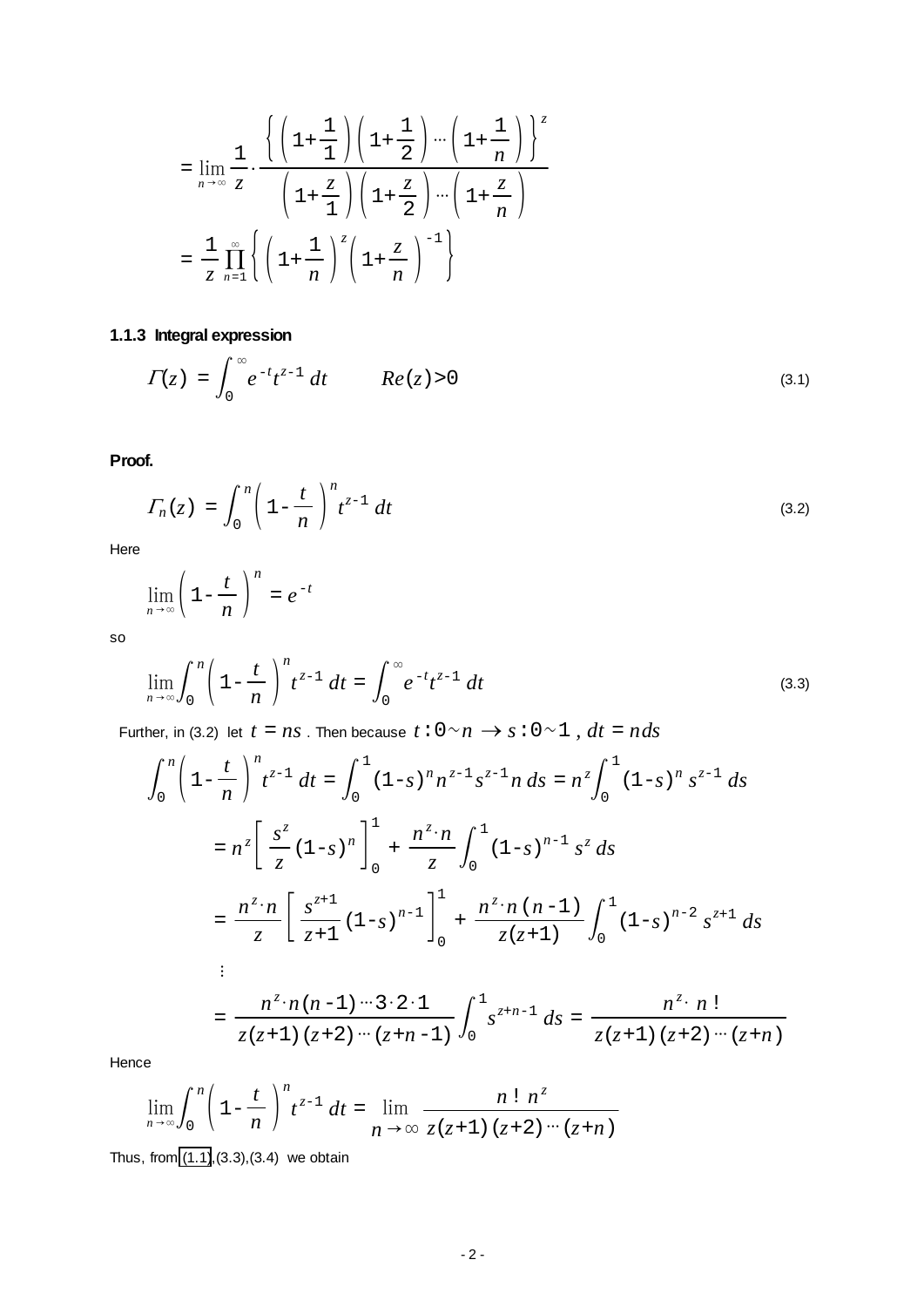<span id="page-2-0"></span>
$$
\Gamma(z) = \int_0^\infty e^{-t} t^{z-1} dt \qquad Re(z) > 0
$$
\n(3.1)

# **1.1.4 Weierstrass expression**

$$
\frac{1}{\Gamma(z)} = e^{\gamma z} z \prod_{n=1}^{\infty} \left( 1 + \frac{z}{n} \right) e^{-\frac{z}{n}}
$$
\n(4.1)

# **Calculation.**

We employ a reciprocal of Gauss expression [\(1.1\).](#page-0-0) Then

$$
\frac{z(z+1)(z+2)\cdots(z+n)}{n^z \cdot n!} = \frac{1}{n^z} \cdot z\left(1+\frac{z}{1}\right)\left(1+\frac{z}{2}\right)\cdots\left(1+\frac{z}{n}\right)
$$
\n
$$
= \frac{e^{\left(1+\frac{1}{2}+\frac{1}{3}+\cdots+\frac{1}{n}\right)z}}{e^{(\log n)z}} \cdot z\left(1+\frac{z}{1}\right)e^{-z}\left(1+\frac{z}{2}\right)e^{-\frac{z}{2}}\cdots\left(1+\frac{z}{n}\right)e^{-\frac{z}{n}}
$$
\n
$$
= e^{\left(1+\frac{1}{2}+\frac{1}{3}+\cdots+\frac{1}{n}-\log n\right)z} \cdot z\left(1+\frac{z}{1}\right)e^{-z}\left(1+\frac{z}{2}\right)e^{-\frac{z}{2}}\cdots\left(1+\frac{z}{n}\right)e^{-\frac{z}{n}}
$$
\n
$$
\therefore \lim_{n\to\infty} e^{\left(1+\frac{1}{2}+\frac{1}{3}+\cdots+\frac{1}{n}-\log n\right)z} \cdot z\left(1+\frac{z}{1}\right)e^{-z}\left(1+\frac{z}{2}\right)e^{-\frac{z}{2}}\cdots\left(1+\frac{z}{n}\right)e^{-\frac{z}{n}}
$$
\n
$$
= e^{\gamma z}z\prod_{n=1}^{\infty}\left(1+\frac{z}{n}\right)e^{-\frac{z}{n}}
$$
\nwhere  $\gamma = \lim_{n\to\infty}\left(1+\frac{1}{2}+\frac{1}{3}+\cdots+\frac{1}{n}-\log n\right)$   
\n
$$
\therefore \frac{1}{\Gamma(z)} = e^{\gamma z}z\prod_{n=1}^{\infty}\left(1+\frac{z}{n}\right)e^{-\frac{z}{n}}
$$

# **1.1.5 Properties of the Gamma Function (The 1)**

$$
\Gamma(z+1) = z \Gamma(z) \tag{5.1}
$$

 $\Gamma(1-z) = -z \Gamma(-z)$  (5.1')

$$
\Gamma(1) = \Gamma(2) = 1
$$
\n(5.2)  
\n
$$
\Gamma(n+1) = n!
$$
\n(5.3)

$$
\frac{\Gamma(z+n)}{\Gamma(z)} = z(z+1) (z+2) \cdots (z+n-1) \qquad n \text{ is a natural number} \tag{5.4}
$$

$$
\frac{\Gamma(z)}{\Gamma(z-n)} = (z-1) (z-2) \cdots (z-n) \qquad \textit{n is a natural number} \qquad (5.4)
$$

$$
\frac{\Gamma(-z)}{\Gamma(-z-n)} = (-1)^{-n} \frac{\Gamma(1+z+n)}{\Gamma(1+z)}
$$
 *n is a nonnegative integer* (5.5)

$$
\lim_{n \to \infty} \frac{\Gamma(z+n)}{\Gamma(n) n^z} = 1 \tag{5.6}
$$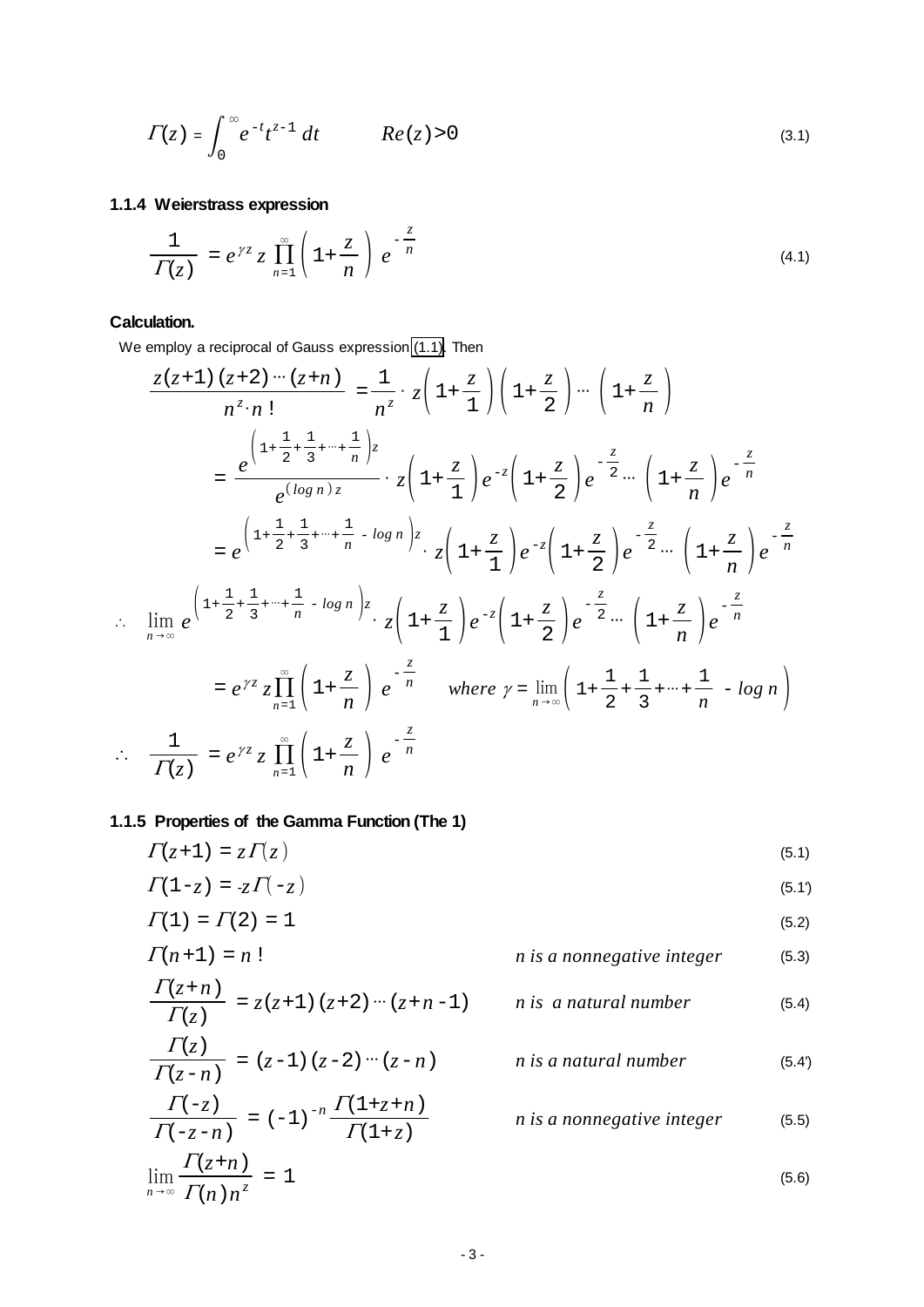#### **Proof.**

From Gauss expression [\(1.1\)](#page-0-0)

$$
\frac{\Gamma(z+1)}{\Gamma(z)} = \lim_{n \to \infty} \left\{ \frac{n! \, n^{z+1} z (z+1) (z+2) \cdots (z+n)}{(z+1) (z+2) \cdots (z+n+1) \cdot n! \, n^z} \right\} = \lim_{n \to \infty} z \cdot \frac{n}{z+n+1} = z
$$

Then [\(5.1\)](#page-2-0) follows. And reversing the sign of (5.1), we obtain (5.1').

Next,

Π*<sup>n</sup>*=1

$$
\prod_{k=1}^{n} \left( 1 + \frac{1}{k} \right) e^{-\frac{1}{k}} = \left( 1 + \frac{1}{1} \right) \left( 1 + \frac{1}{2} \right) \cdots \left( 1 + \frac{1}{n} \right) \cdot e^{-1} \cdot e^{-\frac{1}{2} \cdots} e^{-\frac{n+1}{n}}
$$
\n
$$
= \frac{2}{1} \cdot \frac{3}{2} \cdots \frac{n+1}{n} \cdot e^{-\left( 1 + \frac{1}{2} + \cdots + \frac{1}{n} \right)} = \frac{(n+1)}{n} \cdot e^{\log n} \cdot e^{-\left( 1 + \frac{1}{2} + \cdots + \frac{1}{n} \right)}
$$
\n
$$
= \frac{(n+1)}{n} \cdot e^{-\left( 1 + \frac{1}{2} + \cdots + \frac{1}{n} - \log n \right)}
$$
\n
$$
\prod_{n=1}^{\infty} \left( 1 + \frac{1}{n} \right) e^{-\frac{1}{n}} = \lim_{n \to \infty} \prod_{k=1}^{n} \left( 1 + \frac{1}{k} \right) e^{-\frac{1}{k}} = e^{-\gamma}
$$

Substitute this for Weierstrass expression [\(4.1\)](#page-2-0) as follows.

$$
\frac{1}{\Gamma(1)} = e^{\gamma \cdot 1} \cdot 1 \cdot \prod_{n=1}^{\infty} \left( 1 + \frac{1}{n} \right) e^{-\frac{1}{n}} = e^{\gamma} \cdot e^{-\gamma} = 1
$$

Hence  $\Gamma(1) = 1$ , and from (5.1)  $\Gamma(2) = 1 \times \Gamma(1) = 1$  i.e. (5.2) follows.

Substitute positive integer n for (5.1) one by one as follows.

$$
\Gamma(n+1) = n\Gamma(n) = n(n-1)\Gamma(n-1) = \cdots = n \cdot \Gamma(1) = n \cdot 1
$$

i.e. (5.2) follows. And because  $\Gamma(1) = 0!$  (5.3) holds also for  $n = 0$ . From (5.1)

$$
\frac{\Gamma(z+1)}{\Gamma(z)} = z, \ \frac{\Gamma(z+2)}{\Gamma(z+1)} = z+1 \ , \ \cdots \ \ \frac{\Gamma(z+n)}{\Gamma(z+n-1)} = z+n-1
$$

Multiply these on each other as follows.

$$
\frac{\Gamma(z+1)}{\Gamma(z)} \cdot \frac{\Gamma(z+2)}{\Gamma(z+1)} \cdot \cdots \frac{\Gamma(z+n)}{\Gamma(z+n-1)} = z(z+1) (z+2) \cdots (z+n-1)
$$

Hence (5.4) follows. and in (5.4) by replacing  $Z$  with  $Z - n$ , (5.4') follows.

Let replace  $\zeta$  with  $-\zeta$  in (5.4'), then

$$
\frac{\Gamma(-z)}{\Gamma(-z-n)} = (-z-1) (-z-2) \cdots (-z-n)
$$
  
=  $(-1)^{-n} (z+1) (z+2) \cdots (z+n) = (-1)^{-n} \frac{\Gamma(1+z+n)}{\Gamma(1+z)}$ 

This equation holds also for  $n = 0$ . Moreover, this equation holds obviously for the positive integer  $z$ . Then,this quation includs a part of Singular Point Formulas ( Later **[1.3](#page-11-0)** ).

From (5.4)

$$
\Gamma(z+n) = z(z+1) (z+2) \cdots (z+n-1) \Gamma(z)
$$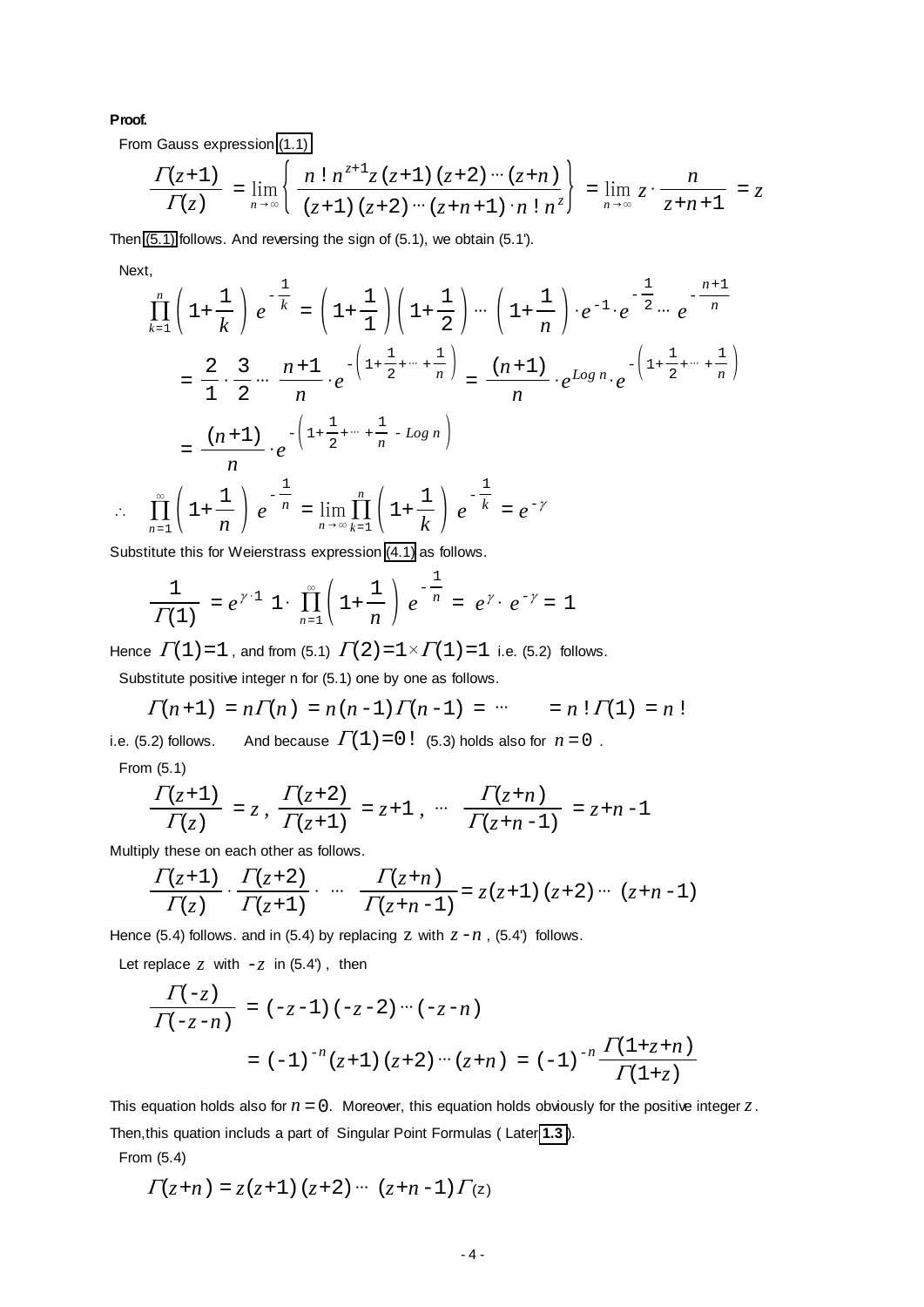<span id="page-4-0"></span>
$$
= z(z+1) (z+2) \cdots (z+n-1) (z+n) \cdot \Gamma(z) \cdot \frac{1}{(z+n)}
$$
  
\n
$$
\therefore \lim_{n \to \infty} \frac{\Gamma(z+n)}{(n-1)! n^{z}} = \lim_{n \to \infty} \frac{z(z+1) (z+2) \cdots (z+n-1) (z+n) \cdot \Gamma(z)}{(n-1)! n^{z} (z+n)}
$$
  
\n
$$
= \lim_{n \to \infty} \frac{z(z+1) (z+2) \cdots (z+n-1) (z+n)}{n! n^{z}} \cdot \frac{n}{z+n} \cdot \Gamma(z)
$$
  
\n
$$
= \frac{1}{\Gamma(z)} \cdot 1 \cdot \Gamma(z) = 1
$$

By substituting  $(n-1)! = \Gamma(n)$  for this, [\(5.6\)](#page-2-0) follows.

# **1.1.6 Properties of the Gamma Function (The 2)**

$$
I\left(n+\frac{1}{2}\right) = \frac{\sqrt{\pi}}{2^n} (2n-1) \text{!} \nI\left(\frac{1}{2}-n\right) = (-1)^n \frac{2^n \sqrt{\pi}}{(2n-1) \text{!}!} \nI\left(n+\frac{1}{3}\right) = \frac{1 \cdot 4 \cdot 7 \cdots (3n-2)}{3^n} I\left(\frac{1}{3}\right) \nI\left(n+\frac{2}{3}\right) = \frac{2 \cdot 5 \cdot 8 \cdots (3n-1)}{3^n} I\left(\frac{2}{3}\right) \nI\left(n+\frac{1}{4}\right) = \frac{1 \cdot 5 \cdot 9 \cdots (4n-3)}{4^n} I\left(\frac{1}{4}\right) \nI\left(n+\frac{3}{4}\right) = \frac{3 \cdot 7 \cdot 11 \cdots (4n-1)}{4^n} I\left(\frac{3}{4}\right) \nI(z) I(-z) = -\frac{\pi}{z \sin \pi z}, \qquad I(z) I(1-z) = \frac{\pi}{\sin \pi z} \nI\left(\frac{1}{2} + z\right) I\left(\frac{1}{2} - z\right) = \frac{\pi}{\cos \pi z}, \qquad I(1+z) I(1-z) = \frac{\pi z}{\sin \pi z} \nI(2z) = \frac{2^{2z-1}}{\sqrt{\pi}} I(z) I\left(z+\frac{1}{2}\right) \nI(3z) = \frac{3^{3z-1/2}}{2\pi} I(z) I\left(z+\frac{1}{3}\right) I\left(z+\frac{2}{3}\right)
$$

**Proof.:** Omitted.

# **1.1.7 Logarithmic Function & Gamma Function**

$$
\int_{x}^{x+1} \frac{\Gamma'(z)}{\Gamma(z)} dz = \log x \tag{7.1}
$$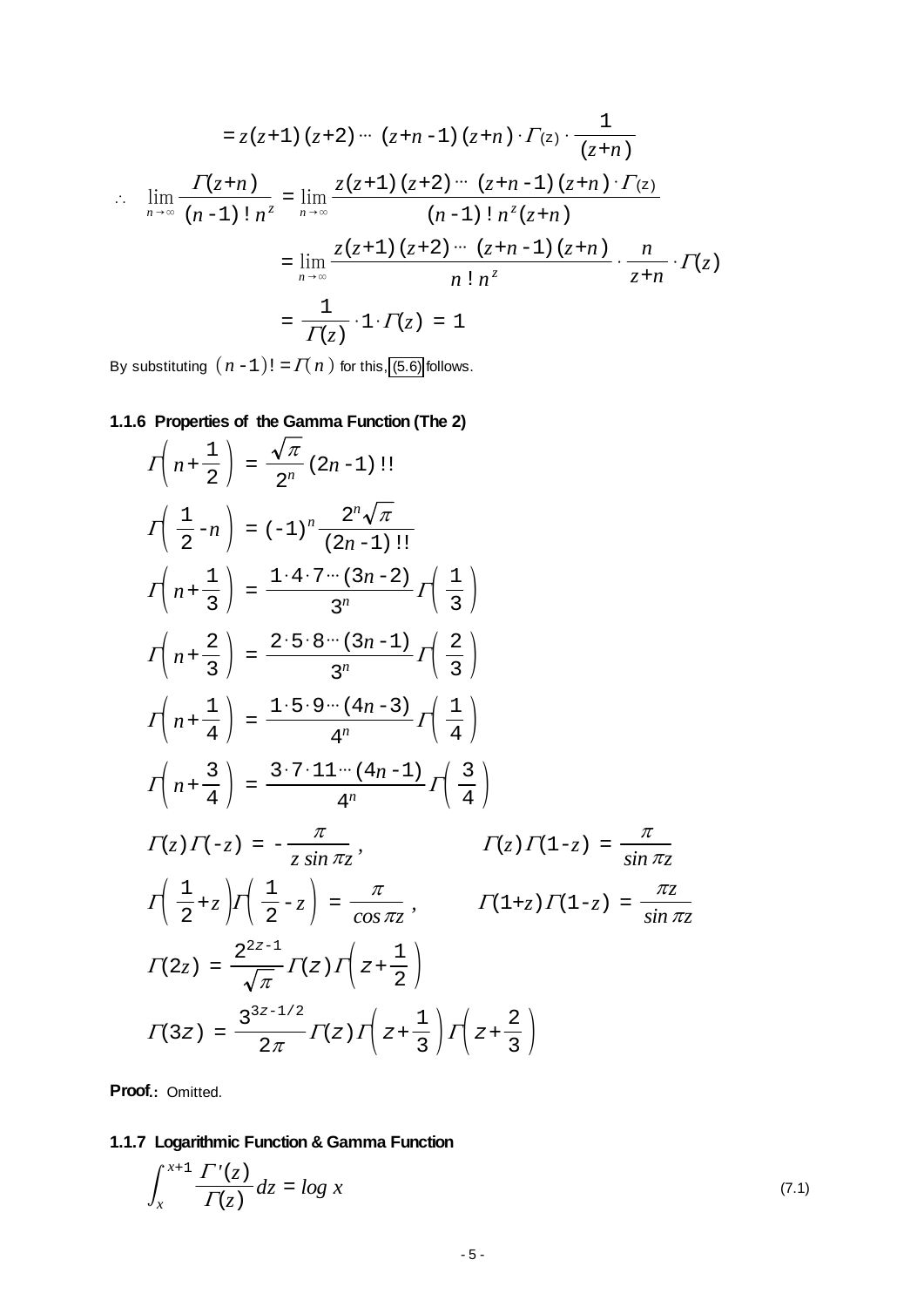$$
\int_{1}^{n+1} \frac{\Gamma'(z)}{\Gamma(z)} dz = \log(n!) \tag{7.2}
$$

## **Calculation.**

Just do logarithm integral calculus obediently, as follows:

$$
\int_{x}^{x+1} \frac{\Gamma'(z)}{\Gamma(z)} dz = \left[ \log \Gamma(z) \right]_{x}^{x+1} = \log \Gamma(x+1) - \log \Gamma(x)
$$

$$
= \log \left\{ x \Gamma(x) \right\} - \log \Gamma(x) = \log x + \log \Gamma(x) - \log \Gamma(x)
$$

$$
= \log x
$$

Also

$$
\int_{1}^{n+1} \frac{\Gamma'(z)}{\Gamma(z)} dz = [log \Gamma(z)]_{1}^{n+1} = log \Gamma(n+1) - log \Gamma(1)
$$
  
= log (n!) - log 1  
= log (n!)

# **1.1.8 2nd order differential calculus of the Gamma Function**

$$
\frac{\Gamma^{''}(z)}{\Gamma(z)} = \left\{ \frac{\Gamma^{'}(z)}{\Gamma(z)} \right\}' + \left\{ \frac{\Gamma^{'}(z)}{\Gamma(z)} \right\}^{2} = \sum_{n=0}^{\infty} \frac{1}{(n+z)^{2}} + \left\{ \frac{\Gamma^{'}(z)}{\Gamma(z)} \right\}^{2}
$$
(8.1)

**Calculation.**

$$
\left\{\frac{\Gamma^{'}(z)}{\Gamma(z)}\right\}' = \frac{\Gamma^{''}(z)\Gamma(z) - \Gamma^{'}(z)^2}{\Gamma(z)^2} = \frac{\Gamma^{''}(z)}{\Gamma(z)} - \left\{\frac{\Gamma^{'}(z)}{\Gamma(z)}\right\}^2
$$

From this

$$
\frac{\Gamma^{''}(z)}{\Gamma(z)} = \left\{ \frac{\Gamma^{'}(z)}{\Gamma(z)} \right\}^{'} + \left\{ \frac{\Gamma^{'}(z)}{\Gamma(z)} \right\}^{2}
$$

On the other hand, from next section (**[2.8](#page-7-0)** Trigamma Function)

$$
\left\{\frac{\varGamma'(z)}{\varGamma(z)}\right\}'=\frac{d}{dz}\psi(z)=\sum_{n=0}^{\infty}\frac{1}{(z+n)^2}
$$

Hence (8.1) follows.

# **1.1.9 Spcial Values of the Gamma Function**

 From properties of the gamma function ( **[1.1.5](#page-2-0) , [1.1.6](#page-4-0)** ), the following special values are obtained. Because these are used frequently, we write here.

**(1) The 1**

 $\Gamma(0) = \infty$  $\Gamma(1) = 1$  ,  $\Gamma(2) = 1$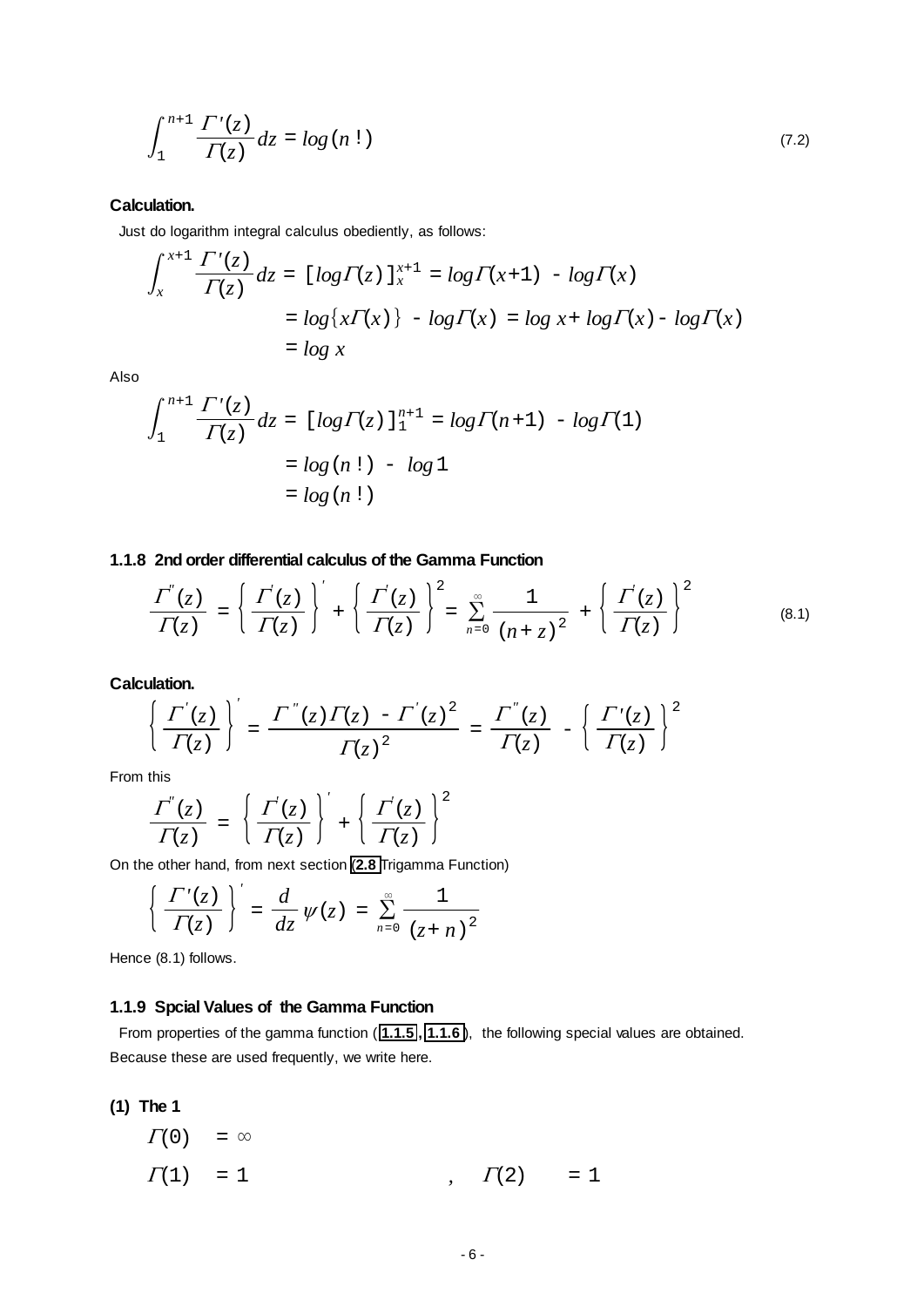$$
I\left(\frac{1}{2}\right) = \frac{-1!!}{2^0}\sqrt{\pi} = \sqrt{\pi} \qquad , \qquad I\left(\frac{3}{2}\right) = \frac{1!!}{2^1}\sqrt{\pi} = \frac{1}{2}\sqrt{\pi}
$$
  
\n
$$
I\left(\frac{5}{2}\right) = \frac{3!!}{2^2}\sqrt{\pi} = \frac{3}{4}\sqrt{\pi} \qquad , \qquad I\left(\frac{7}{2}\right) = \frac{5!!}{2^3}\sqrt{\pi} = \frac{15}{8}\sqrt{\pi}
$$
  
\n
$$
I\left(\frac{9}{2}\right) = \frac{7!!}{2^4}\sqrt{\pi} = \frac{105}{16}\sqrt{\pi} \qquad , \qquad I\left(\frac{11}{2}\right) = \frac{9!!}{2^5}\sqrt{\pi} = \frac{945}{32}\sqrt{\pi}
$$
  
\n
$$
I\left(\frac{1}{3}\right) = 2.678938...
$$
  
\n
$$
I\left(\frac{2}{3}\right) = 1.354118...
$$
  
\n
$$
I\left(\frac{1}{4}\right) = 3.625600...
$$
  
\n
$$
I\left(\frac{3}{4}\right) = 1.225417...
$$

$$
(2) The 2
$$

$$
\Gamma\left(-\frac{1}{2}\right) = -\frac{2^1}{1!!} \sqrt{\pi} = -2\sqrt{\pi} \qquad , \qquad \Gamma\left(-\frac{3}{2}\right) = \frac{2^2}{3!!} \sqrt{\pi} = \frac{4}{3} \sqrt{\pi}
$$
\n
$$
\Gamma\left(-\frac{5}{2}\right) = -\frac{2^3}{5!!} \sqrt{\pi} = -\frac{8}{15} \sqrt{\pi} \qquad , \qquad \Gamma\left(-\frac{7}{2}\right) = \frac{2^4}{7!!} \sqrt{\pi} = \frac{16}{105} \sqrt{\pi}
$$
\n
$$
\Gamma\left(-\frac{9}{2}\right) = -\frac{2^5}{9!!} \sqrt{\pi} = -\frac{32}{945} \sqrt{\pi} \qquad \Gamma\left(-\frac{11}{2}\right) = \frac{2^6}{11!!} \sqrt{\pi}
$$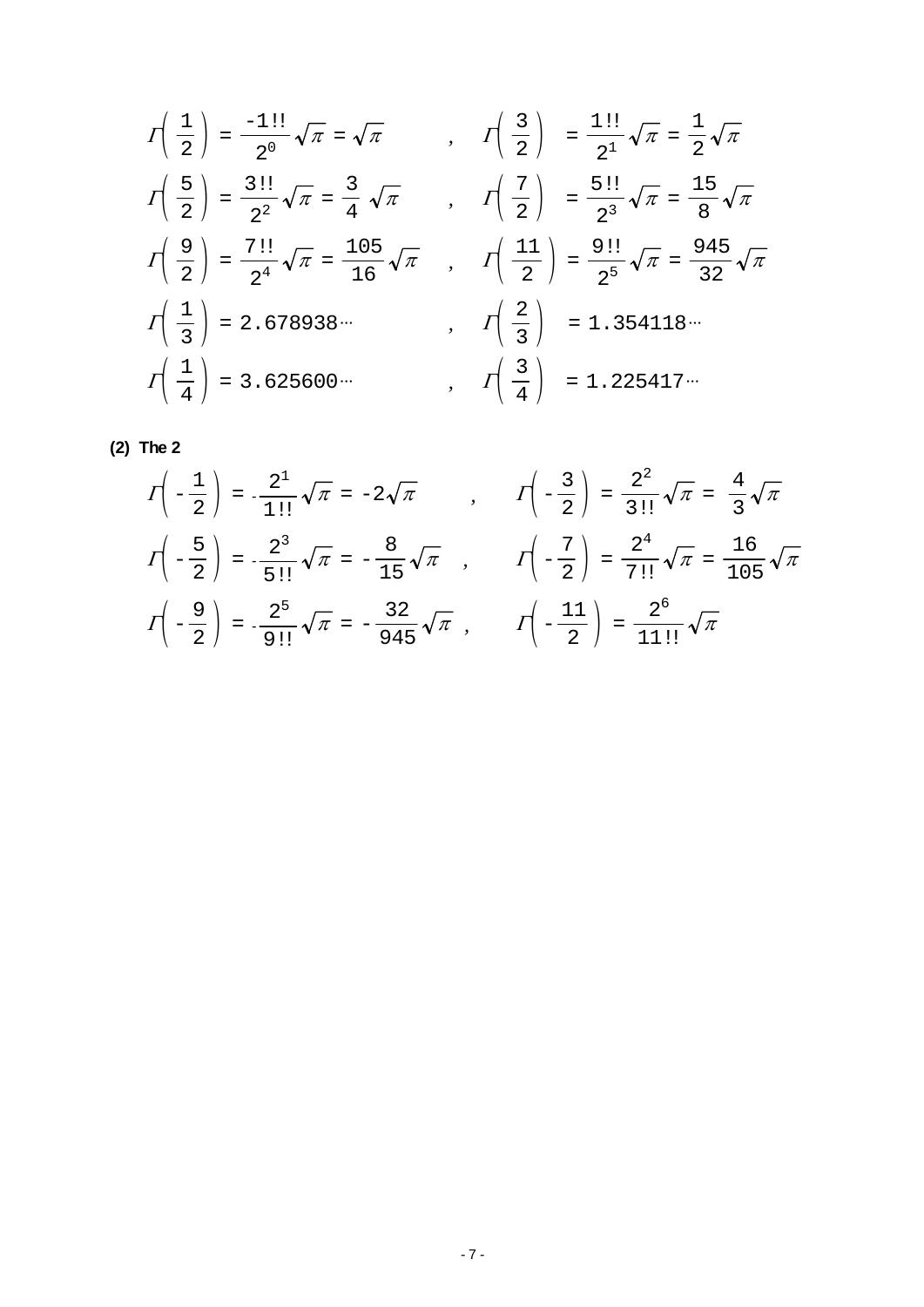# <span id="page-7-0"></span>**1.2 Digamma Function**

#### **1.2.1 The definition of the Digamma Function**

1st order derivative of the logarithm of the gamma function  $\Gamma(z)$  is called Digamma Function, and is defined in the following expression.

$$
\psi(z) = \frac{d}{dz} \log \Gamma(z) = \frac{\Gamma'(z)}{\Gamma(z)}
$$
\n(1.0)

$$
\psi'(z) = \int_0^\infty \left( \frac{e^{-t}}{t} - \frac{e^{-zt}}{1 - e^{-t}} \right) dt \qquad \text{(integral expression)} \tag{1.0'}
$$

In addition, the derivative more than 2nd order are callecd Trigamma ,Tetragamma, Pentagamma, etc.,

and generaly, *n*th order derivative is called Polygamma Function.

These are dnoted like  $\psi^{(0)}(z)$ ,  $\psi^{(1)}(z)$ ,  $\psi^{(2)}(z)$ ,  $\cdots$ ,  $\psi^{(n)}(z)$  including the digamma, and named generally with Psi Function.

## **1.2.2 Properties of the Digamma Function**

$$
\psi'(z) = -\gamma - \frac{1}{z} + \sum_{n=1}^{\infty} \left( \frac{1}{n} - \frac{1}{n+z} \right) = \lim_{n \to \infty} \left( \log n - \sum_{k=0}^{n} \frac{1}{k+z} \right) \tag{2.1}
$$

$$
\psi(1) = -\gamma \t{,} \t\t\t \psi(2) = 1 - \gamma \t\t(2.2)
$$

$$
\psi(z+1) = \psi(z) + \frac{1}{z} = -\gamma + \sum_{n=1}^{\infty} \left( \frac{1}{n} - \frac{1}{n+z} \right)
$$
 (2.3)

$$
\psi(z+n) = \psi(z) + \sum_{k=0}^{n-1} \frac{1}{z+k} , \quad \psi(z-n) = \psi(z) - \sum_{k=1}^{n} \frac{1}{z-k}
$$
 (2.4)

$$
\psi(1+n) = -\gamma + \sum_{k=1}^{n} \frac{1}{k} \tag{2.5}
$$

$$
\psi\left(\frac{1}{2}\right) = -\gamma - 2\log 2 \tag{2.6}
$$

$$
\psi\left(\frac{1}{2}\pm n\right) = -\gamma - 2\log 2 + 2\sum_{k=0}^{n-1} \frac{1}{2k+1}
$$
\n(2.7)

$$
\psi^{(1)}(z) = \frac{d}{dz} \psi(z) = \sum_{n=0}^{\infty} \frac{1}{(z+n)^2}
$$
 (Trigamma Function) (2.8)

where 
$$
\gamma = 0.577215664901532860606512090082402431042\cdots
$$

#### **Proof**

Let invers Weierstrass expression in the previous section (**[1.1.4](#page-2-0)** ) as follows.

$$
\Gamma(z) = e^{-\gamma z} \cdot z^{-1} \cdot \prod_{n=1}^{\infty} \left( \frac{n}{n+z} \cdot e^{\frac{z}{n}} \right)
$$

And differentiate the logarithm of this with respect to z, then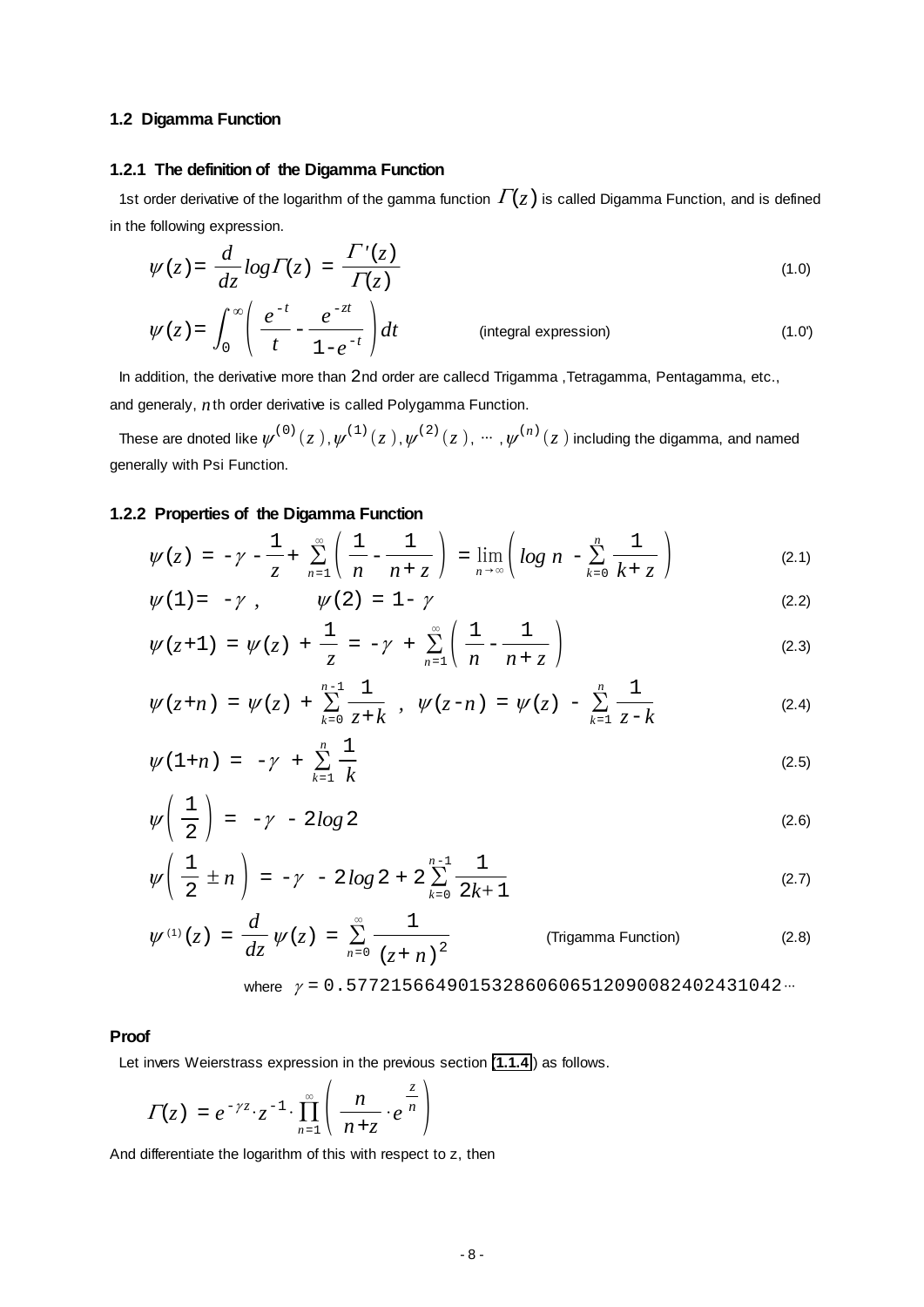$$
\frac{\Gamma'(z)}{\Gamma(z)} = -\frac{\gamma e^{-rz}}{e^{-\gamma z}} - \frac{z^{-2}}{z^{-1}} + \sum_{n=1}^{\infty} \frac{e^{z/n}/n}{e^{z/n}} - \sum_{n=1}^{\infty} \frac{n/(n+z)^2}{n/(n+z)}
$$

$$
= -\gamma - \frac{1}{z} + \sum_{n=1}^{\infty} \left(\frac{1}{n} - \frac{1}{n+z}\right)
$$

Hence the first half of [\(2.1\)](#page-7-0) follows.

Next,

$$
-\gamma - \frac{1}{z} + \sum_{n=1}^{\infty} \left( \frac{1}{n} - \frac{1}{n + z} \right) = -\gamma + \sum_{n=1}^{\infty} \frac{1}{n} - \sum_{n=0}^{\infty} \frac{1}{n + z}
$$
  

$$
= -\lim_{n \to \infty} \left( \sum_{k=1}^{n} \frac{1}{k} - \log n \right) + \sum_{n=1}^{\infty} \frac{1}{n} - \sum_{n=0}^{\infty} \frac{1}{n + z}
$$
  

$$
= \lim_{n \to \infty} \left( \log n - \sum_{k=0}^{n} \frac{1}{k + z} \right)
$$

Hence the latter half of (2.1) follows.

Substitute  $z=1$ ,  $z=2$  for the first half of (2.1), then

$$
\psi(1) = -\gamma - \frac{1}{1} + \frac{1}{1} - \frac{1}{2} + \frac{1}{2} - \frac{1}{3} + \frac{1}{3} - \frac{1}{4} + \dots = -\gamma
$$
  

$$
\psi(2) = -\gamma - \frac{1}{2} + \frac{1}{1} - \frac{1}{3} + \frac{1}{2} - \frac{1}{4} + \frac{1}{3} - \frac{1}{5} + \frac{1}{4} - \frac{1}{6} + \dots
$$
  

$$
= 1 - \gamma - \left(\frac{1}{2} + \frac{1}{3} + \frac{1}{4} + \dots\right) + \left(\frac{1}{2} + \frac{1}{3} + \frac{1}{4} + \dots\right) = 1 - \gamma
$$

Thus (2.2) follows.

Differentiate both side of  $\Gamma(z+1) = z \Gamma(z)$  (the previous (5.1)) with respect to z, then

$$
\Gamma'(z+1) = z \Gamma'(z) + \Gamma(z)
$$

Divide both side of this by  $\Gamma(z+1) = z \Gamma(z)$ , then

$$
\frac{\Gamma'(z+1)}{\Gamma(z+1)} = \frac{\Gamma'(z)}{\Gamma(z)} + \frac{1}{z}, \quad \text{i.e.} \quad \psi(z+1) = \psi(z) + \frac{1}{z}
$$

Hence the first half of (2.3) follows, and by substituting (2.1) for this, the latter half of (2.3) follows.

Next, substitute  $z+1$ ,  $z+2$ ,  $\cdots$ ,  $z+n-1$  and  $z$ ,  $z-1$ ,  $\cdots$ ,  $z-n$  for (2.3) sequentially; then

$$
\psi(z+1) - \psi(z) = \frac{1}{z}
$$
\n
$$
\psi(z) - \psi(z-1) = \frac{1}{z-1}
$$
\n
$$
\psi(z+2) - \psi(z+1) = \frac{1}{z+1}
$$
\n
$$
\psi(z-1) - \psi(z-2) = \frac{1}{z-2}
$$
\n
$$
\vdots
$$

$$
\psi(z+n) - \psi(z+n-1) = \frac{1}{z+n-1}, \quad \psi(z-n+1) - \psi(z-n) = \frac{1}{z-n}
$$

Add these on each other, then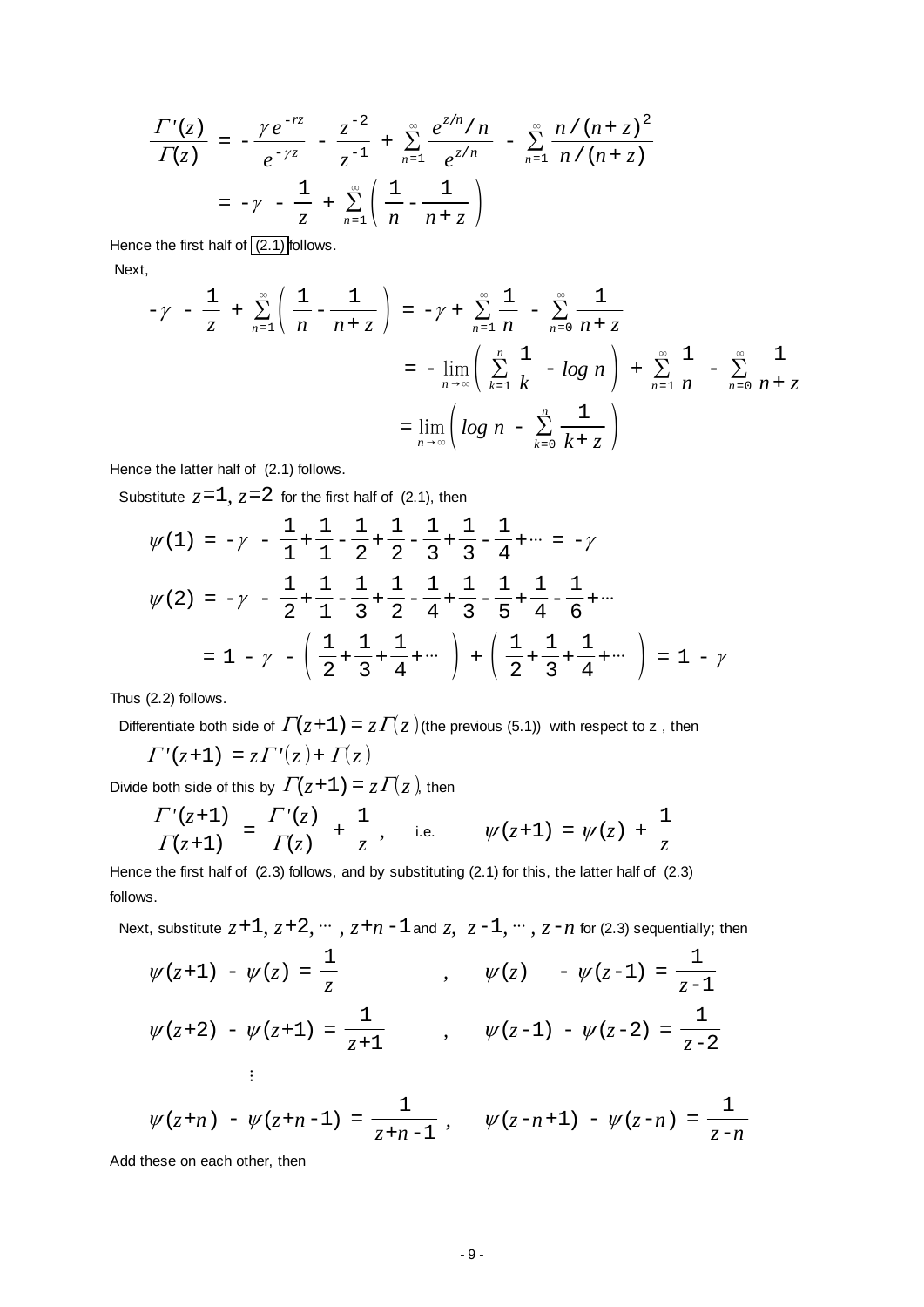$$
\psi(z+n) - \psi(z) = \sum_{k=0}^{n-1} \frac{1}{z+k} \qquad , \qquad \psi(z) - \psi(z-n) = \sum_{k=1}^{n} \frac{1}{z-k}
$$

Henc[e \(2.4\)](#page-7-0) follows.

Substitute  $z=1$  for the first half of (2.4); then

$$
\psi(1+n) = \psi(1) + \sum_{k=0}^{n-1} \frac{1}{1+k} = -\gamma + \sum_{k=1}^{n} \frac{1}{k}
$$

Hence (2.5) follows.

Substitute  $z = 1/2$  for (2.1); then

$$
\psi\left(\frac{1}{2}\right) = -\gamma + \sum_{k=1}^{\infty} \frac{1}{k} - \sum_{k=0}^{\infty} \frac{2}{2k+1} = -\gamma + 2\sum_{k=1}^{\infty} \frac{1}{2k} - 2\sum_{k=0}^{\infty} \frac{1}{2k+1}
$$

$$
= -\gamma - 2\sum_{k=1}^{\infty} \frac{(-1)^{k-1}}{k} = -\gamma - 2\log 2
$$

Hence (2.6) follows.

Substitute  $z = 1/2 \pm n$  for (2.1); then

$$
\psi\left(\frac{1}{2}+n\right) = -\gamma + \sum_{k=1}^{\infty} \frac{1}{k} - \sum_{k=0}^{\infty} \frac{1}{k + \frac{1}{2}+n}
$$
\n
$$
= -\gamma + 2\sum_{k=1}^{\infty} \frac{1}{2k} - 2\sum_{k=0}^{\infty} \frac{1}{2k+1+2n} - 2\sum_{k=0}^{n-1} \frac{1}{2k+1} + 2\sum_{k=0}^{n-1} \frac{1}{2k+1}
$$
\n
$$
= -\gamma + 2\sum_{k=1}^{\infty} \frac{1}{2k} - 2\sum_{k=0}^{\infty} \frac{1}{2k+1} + 2\sum_{k=0}^{n-1} \frac{1}{2k+1}
$$
\n
$$
= -\gamma - 2\log 2 + 2\sum_{k=1}^{n} \frac{1}{2k-1}
$$
\n
$$
\psi\left(\frac{1}{2}-n\right) = -\gamma + \sum_{k=1}^{\infty} \frac{1}{k} - \sum_{k=0}^{\infty} \frac{1}{k + \frac{1}{2}-n} = -\gamma + 2\sum_{k=1}^{\infty} \frac{1}{2k} - 2\sum_{k=0}^{\infty} \frac{1}{2k+1-2n}
$$
\n
$$
= -\gamma + 2\sum_{k=1}^{\infty} \frac{1}{2k} - 2\sum_{k=0}^{n-1} \frac{1}{2k+1-2n} - 2\sum_{k=n}^{\infty} \frac{1}{2k+1-2n}
$$
\n
$$
= -\gamma + 2\sum_{k=1}^{\infty} \frac{1}{2k} + 2\sum_{k=1}^{n} \frac{1}{2k-1} - 2\sum_{k=1}^{\infty} \frac{1}{2k+1}
$$
\n
$$
= -\gamma - 2\log 2 + 2\sum_{k=1}^{n} \frac{1}{2k-1}
$$

Hence (2.7) follows.

Finally,

$$
\frac{d}{dz}\psi(z) = \frac{d}{dz}\left\{-\gamma - \frac{1}{z} + \sum_{n=1}^{\infty} \left(\frac{1}{n} - \frac{1}{n+z}\right)\right\}
$$

$$
= \frac{1}{z^2} + \sum_{n=1}^{\infty} \frac{1}{(n+z)^2} = \sum_{n=0}^{\infty} \frac{1}{(n+z)^2}
$$

Hence (2.8) follows.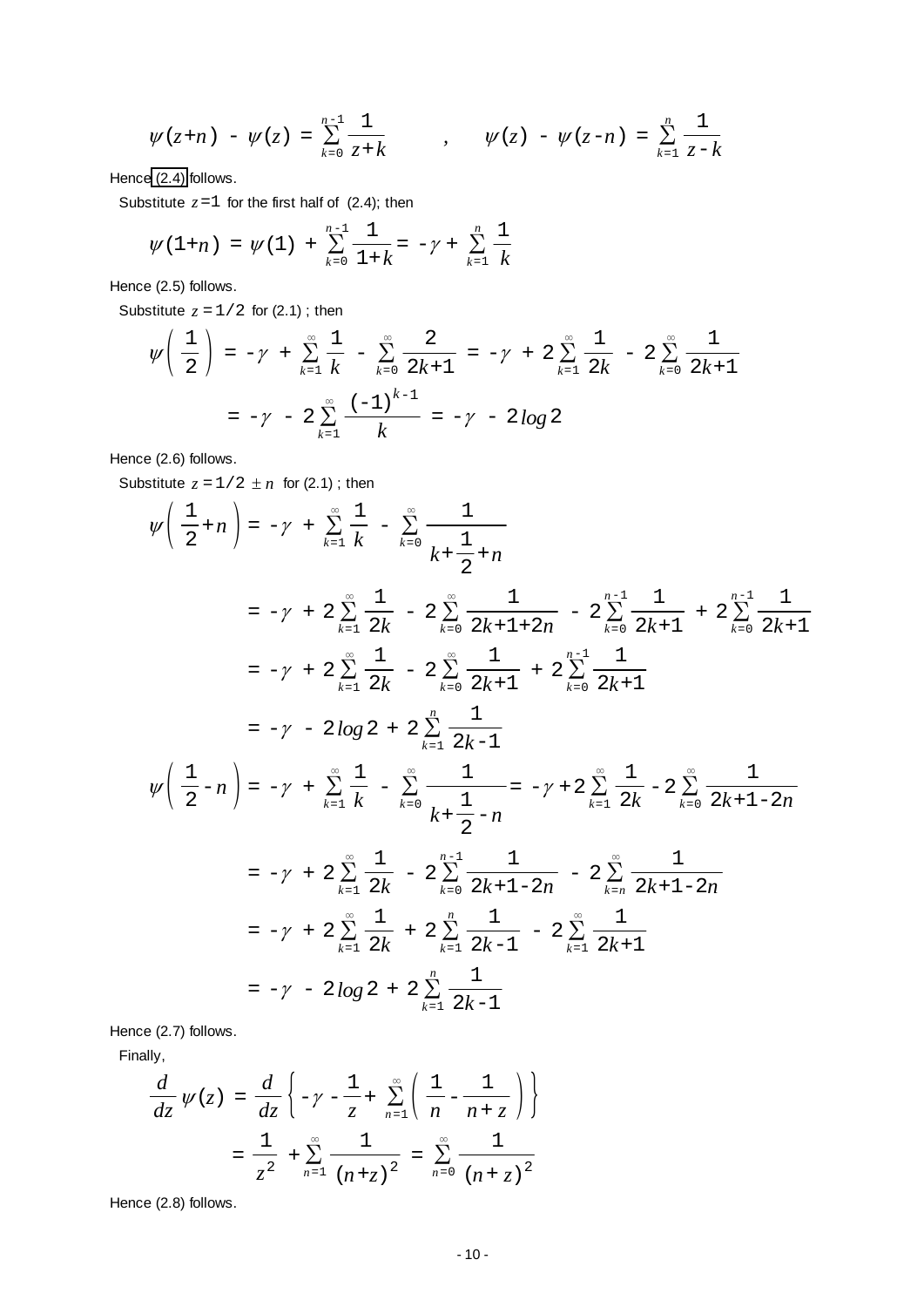# **1.2.3 Spcial values of the Digamma Function**

From properties of the digamma function (**[1.2.2](#page-7-0)** ), the following special values are obtained.

**(1) The 1**

$$
\psi(0) = -\infty
$$
  
\n
$$
\psi(1) = -\gamma
$$
  
\n
$$
\psi(2) = -\gamma + 1
$$
  
\n
$$
\psi(3) = -\gamma + \frac{3}{2}
$$
  
\n
$$
\psi(4) = -\gamma + \frac{11}{6}
$$
  
\n
$$
\psi(5) = -\gamma + \frac{5}{4}
$$
  
\n
$$
\psi(6) = -\gamma + \frac{29}{20}
$$
  
\n
$$
\psi(7) = -\gamma + \frac{97}{60}
$$
  
\n
$$
\psi(8) = -\gamma + \frac{739}{420}
$$

$$
(2) The 2
$$

$$
\psi\left(\frac{1}{2}\right) = -\gamma - 2\log 2
$$
  
\n
$$
\psi\left(\frac{3}{2}\right) = \psi\left(-\frac{1}{2}\right) = -\gamma - 2\log 2 + 2
$$
  
\n
$$
\psi\left(\frac{5}{2}\right) = \psi\left(-\frac{3}{2}\right) = -\gamma - 2\log 2 + 2 \times \frac{4}{3}
$$
  
\n
$$
\psi\left(\frac{7}{2}\right) = \psi\left(-\frac{5}{2}\right) = -\gamma - 2\log 2 + 2 \times \frac{23}{15}
$$
  
\n
$$
\psi\left(\frac{9}{2}\right) = \psi\left(-\frac{7}{2}\right) = -\gamma - 2\log 2 + 2 \times \frac{176}{105}
$$
  
\n
$$
\psi\left(\frac{11}{2}\right) = \psi\left(-\frac{9}{2}\right) = -\gamma - 2\log 2 + 2 \times \frac{563}{315}
$$
  
\n
$$
\psi\left(\frac{13}{2}\right) = \psi\left(-\frac{11}{2}\right) = -\gamma - 2\log 2 + 2 \times \frac{6508}{3465}
$$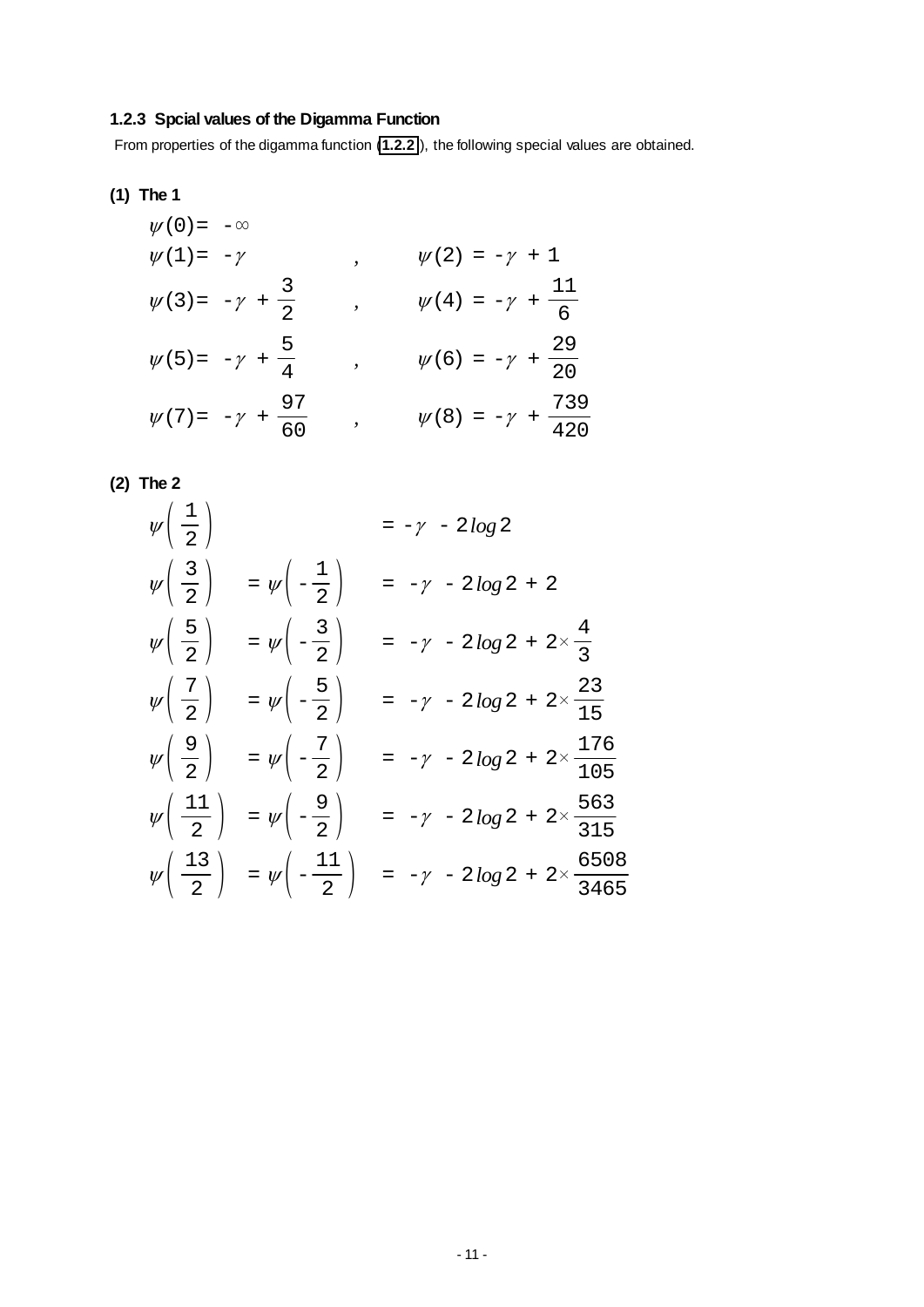#### <span id="page-11-0"></span>**1.3 Singular Point Formulas**

# **Formula 1.3.1**

When  $\Gamma(z)$ ,  $\psi(z)$ ,  $\psi_m(z)$  denote gamma function, digamma function and polygamma function respectively, following expressions hold for  $n=0, 1, 2, 3, \dots$ .

$$
\frac{\Gamma(0)}{\Gamma(-n)} = (-1)^n \Gamma(1+n) = (-1)^n n!
$$
\n(1.1)

$$
\frac{\Gamma(-n)}{\Gamma(-m)} = (-1)^{m-n} \frac{m!}{n!} \qquad (m = 0, 1, 2, 3, \cdots)
$$
\n(1.2)

$$
\frac{\psi(-n)}{\Gamma(-n)} = (-1)^{n+1} n! \tag{1.3}
$$

$$
\frac{\psi(-n)}{\psi\{-(n+1)\}} = 1 \tag{1.4}
$$

$$
\frac{\psi_m(-n)}{\psi_m\{-(n+1)\}} = 1 \qquad \qquad \left\{\psi_m(z) = \frac{d^m}{dz^m}\psi(z)\right\} \qquad (1.5)
$$

# **Proof**

From Gauss expression ( **[1.1.1](#page-0-0)** ), the following expression holds.

$$
\frac{\Gamma(z+1)}{\Gamma(z)} = \lim_{n \to \infty} \frac{n! \, n^{z+1} \, z \, (z+1) \, (z+2) \cdots (z+n)}{n! \, n^z \, (z+1) \, (z+2) \cdots (z+n+1)}
$$

When  $z = -1, -2, \dots$ , this expression becomes the indeterminate form, and the value is not decided.

Now assume  $z \neq -1$ ,  $\neq -2$ ,  $\cdots$ , then  $z+1$ ,  $z+2$ ,  $\cdots$ ,  $z+n$  become nonzero all.

Hence, we can divide the numerator and the denominator by  $z+1$ ,  $z+2$ ,  $\cdots$ ,  $z+n$  as follows:

$$
\frac{\Gamma(z+1)}{\Gamma(z)} = \lim_{n \to \infty} \frac{nz}{z+n+1} = \lim_{n \to \infty} \frac{z}{\frac{z}{n}+1+\frac{1}{n}} = z
$$
\n(1.0)

Here substitute  $z=0$  for this; then

$$
\frac{\Gamma(z+1)}{\Gamma(z)} = \frac{\Gamma(1)}{\Gamma(0)} = 0
$$

Because we have supposed it to be  $z \neq -1$ , we cannot substitute  $z = -1$  for (1.0).

Therefore let  $z \rightarrow -1$ . Then

$$
\lim_{z \to -1} \frac{\Gamma(z+1)}{\Gamma(z)} = \frac{\Gamma(0)}{\Gamma(-1)} = -1
$$

Similarly let  $z \rightarrow -2, -3, \cdots, -k, \cdots$ , then

$$
\frac{\Gamma(-1)}{\Gamma(-2)} = -2, \frac{\Gamma(-2)}{\Gamma(-3)} = -3, \cdots, \frac{\Gamma(-k+1)}{\Gamma(-k)} = -k, \cdots
$$

Multiply these from 1 to k ; then

$$
\frac{\Gamma(0)}{\Gamma(-k)} = \frac{\Gamma(0)}{\Gamma(-1)} \frac{\Gamma(-1)}{\Gamma(-2)} \cdots \frac{\Gamma(-k+1)}{\Gamma(-k)} = (-1)^k k! = (-1)^k \Gamma(1+k)
$$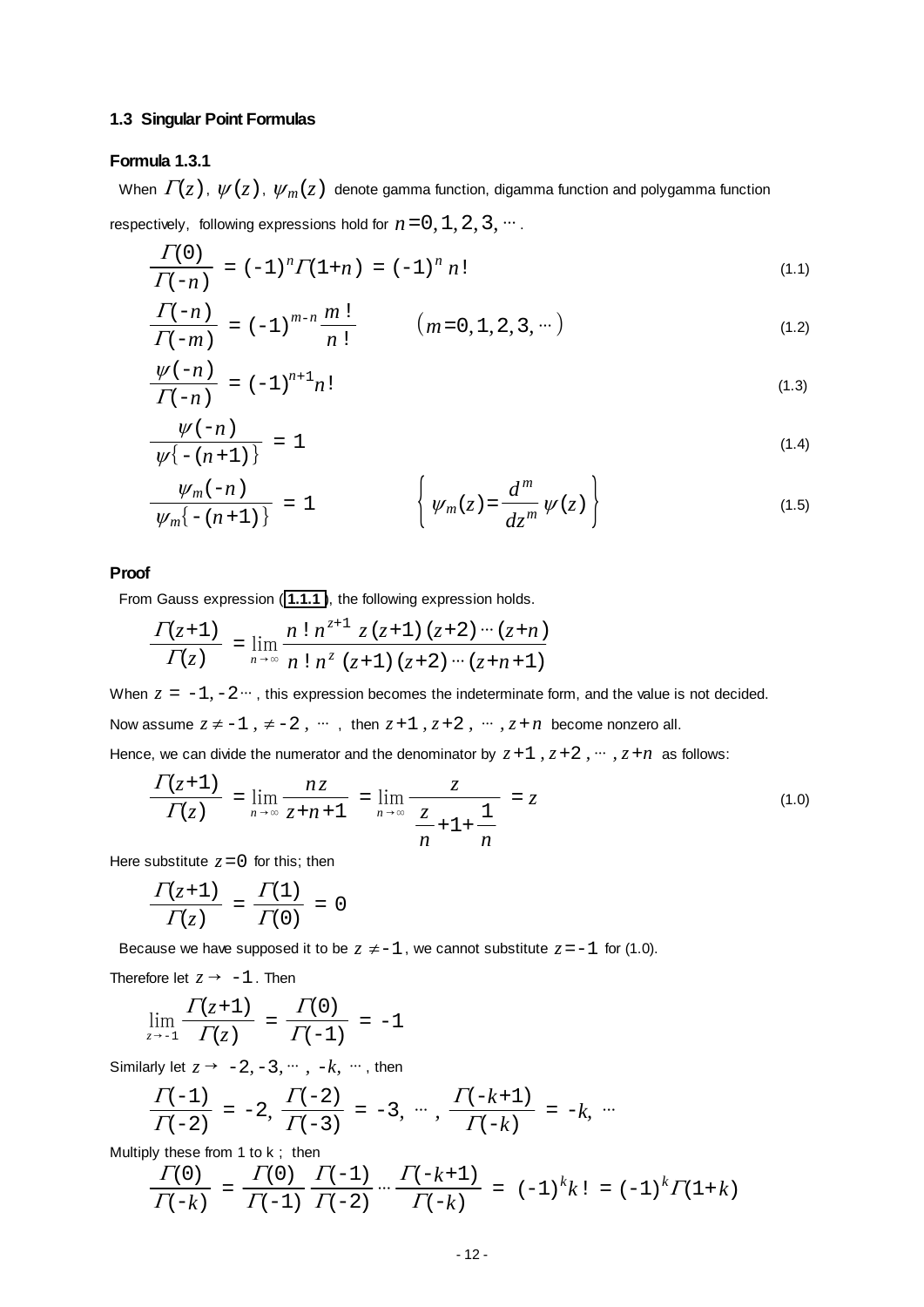Replacing  $k$  with  $n$  gives [\(1.1\).](#page-11-0) And using this

$$
\frac{\Gamma(-n)}{\Gamma(-m)} = \frac{\Gamma(-n)}{\Gamma(0)} \frac{\Gamma(0)}{\Gamma(-m)} = \frac{(-1)^m m!}{(-1)^n n!} = (-1)^{m-n} \frac{m!}{n!}
$$

i.e. we obtain (1.2). This expression also holds for  $m=0$ ,  $n=0$ .

Next

$$
\Gamma(z) = \lim_{n \to \infty} \frac{n! \; n^z}{z(z+1) \; (z+2) \cdots (z+n)}
$$
\n
$$
\psi(z) = \frac{d \log \Gamma(z)}{dz} = \lim_{n \to \infty} \left\{ \log n - \left( \frac{1}{z} + \frac{1}{z+1} + \frac{1}{z+2} + \cdots + \frac{1}{z+n} \right) \right\}
$$

From these two expressions

$$
\frac{\psi(z)}{\Gamma(z)} = \lim_{n \to \infty} \frac{\log n - \left(\frac{1}{z} + \frac{1}{z+1} + \frac{1}{z+2} + \dots + \frac{1}{z+n}\right)}{\frac{n! \; n^z}{z(z+1) \; (z+2) \cdots (z+n)}}
$$

Assum  $z \neq 0$  and multiply  $z + k$   $(k = 0, 1, 2, \dots)$  by numerator and denominator; then

$$
\frac{\psi(z)}{\Gamma(z)} = \lim_{n \to \infty} \frac{(z+k)\log n - \left(\frac{z+k}{z} + \frac{z+k}{z+1} + \dots + \frac{z+k}{z+k-1} + 1 + \frac{z+k}{z+k+1} + \dots + \frac{z+k}{z+n}\right)}{\frac{n! \ n^z}{z(z+1) \cdots (z+k-1) \cdot 1 \cdot (z+k+1) \cdots (z+n)}}
$$

Here let  $z \rightarrow -k \ (k=0, 1, 2, \dots)$ , then as follows.

$$
\frac{\psi(-k)}{\Gamma(-k)} = \lim_{n \to \infty} \frac{0 \cdot \log n - \left( \frac{0}{-k} + \frac{0}{-k+1} + \dots + \frac{0}{-1} + 1 + \frac{0}{1} + \dots + \frac{0}{n} \right)}{\frac{n! \ n^{-k}}{(k)! \ (k+1) \cdots (k)! \ (k+1) \cdots (k)! \ (k+1) \cdots (k)! \ (k+1) \cdots (k)! \cdots (k)! \cdots (k)! \cdots (k)! \cdots (k!) \cdots (k!) \cdots (k!) \cdots (k!) \cdots (k!) \cdots (k!) \cdots (k!) \cdots (k!) \cdots (k!) \cdots (k!) \cdots (k!) \cdots (k!) \cdots (k!) \cdots (k!) \cdots (k!) \cdots (k!) \cdots (k!) \cdots (k!) \cdots (k!) \cdots (k!) \cdots (k!) \cdots (k!) \cdots (k!) \cdots (k!) \cdots (k!) \cdots (k!) \cdots (k!) \cdots (k!) \cdots (k!) \cdots (k!) \cdots (k!) \cdots (k!) \cdots (k!) \cdots (k!) \cdots (k!) \cdots (k!) \cdots (k!) \cdots (k!) \cdots (k!) \cdots (k!) \cdots (k!) \cdots (k!) \cdots (k!) \cdots (k!) \cdots (k!) \cdots (k!) \cdots (k!) \cdots (k!) \cdots (k!) \cdots (k!) \cdots (k!) \cdots (k!) \cdots (k!) \cdots (k!) \cdots (k!) \cdots (k!) \cdots (k!) \cdots (k!) \cdots (k!) \cdots (k!) \cdots (k!) \cdots (k!) \cdots (k!) \cdots (k!) \cdots (k!) \cdots (k!) \cdots (k!) \cdots (k!) \cdots (k!) \cdots (k!) \cdots (k!) \cdots (k!) \cdots (k!) \cdots (k!) \cdots (k!) \cdots (k!) \cdots (k!) \cdots (k!) \cdots (k!) \cdots (k!) \cdots (k!) \cdots (k!) \cdots (k!) \cdots (k!) \cdots (k!) \cdots (k!) \cdots (k!) \cdots (k!) \cdots (k!) \cdots (k!) \cdots (k!) \cdots (k!) \cdots (k!) \cdots (k!) \cdots (k!) \cdots (k!) \cdots (k!) \cdots (k!) \cd
$$

Calculate this in detail ;

When  $z \rightarrow -k \ (k=0)$ 

$$
\frac{\psi(-k)}{\Gamma(-k)} = \lim_{n \to \infty} -\frac{n^0 n!}{n!} = 1
$$

When  $z \to -k$   $(k=1, 2, 3, \dots)$ 

$$
\frac{\psi(-k)}{\Gamma(-k)} = \lim_{n \to \infty} (-1)^{k+1} k! \cdot \frac{n^k}{(n-k+1) (n-k+2) \cdots (n-k+k)}
$$
  
= 
$$
\lim_{n \to \infty} (-1)^{k+1} k! \cdot \frac{1}{\left(1 - \frac{k}{n} + \frac{1}{n}\right) \left(1 - \frac{k}{n} + \frac{2}{n}\right) \cdots \left(1 - \frac{k}{n} + \frac{k}{n}\right)}
$$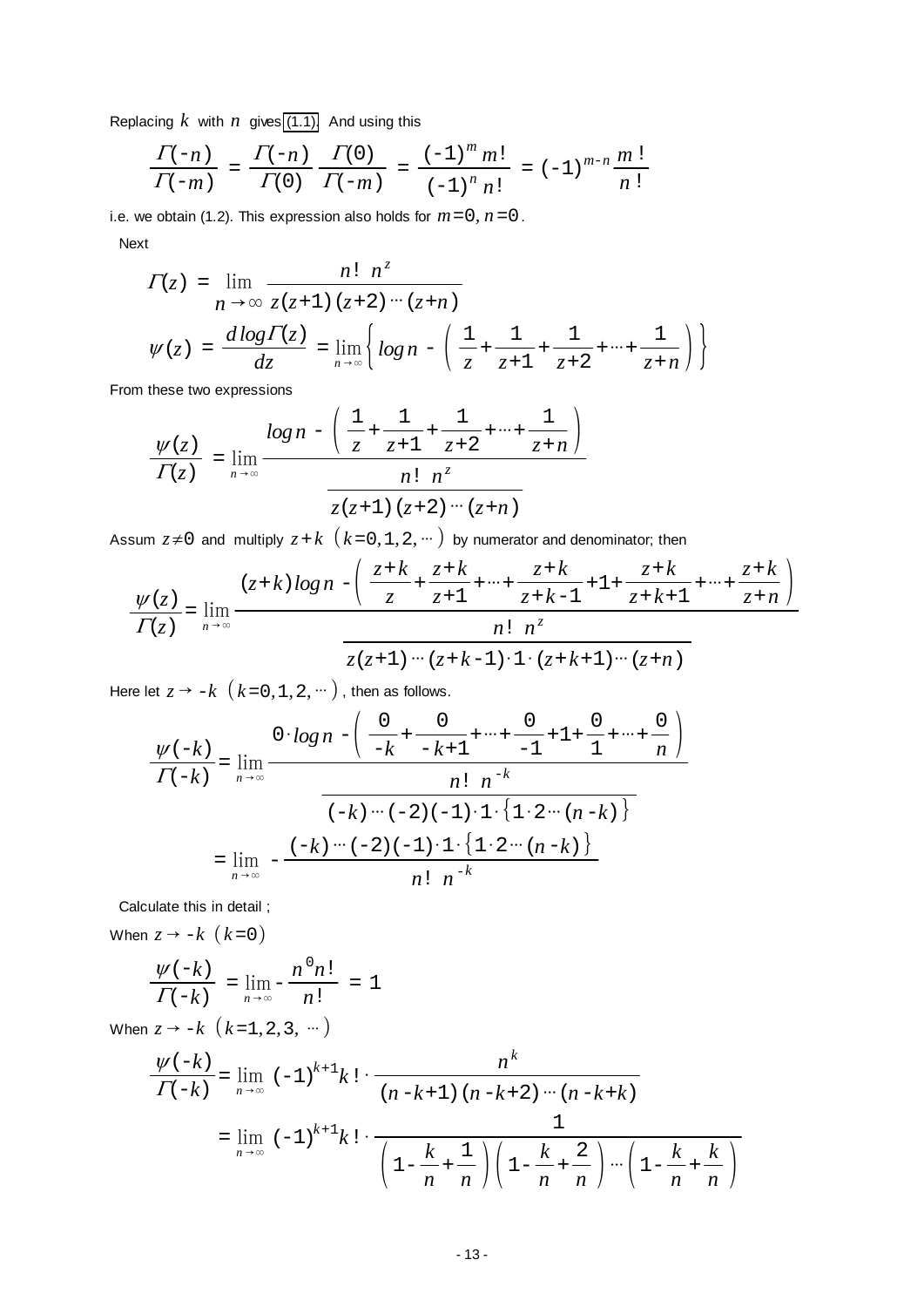$$
= (-1)^{k+1}k!
$$

Hence Replacing *k* with *n* gives [\(1.3\).](#page-11-0)

Next using (1.2),(1.3)

$$
\frac{\psi(-n)}{\psi\{-(n+1)\}} = \frac{\psi(-n)}{\Gamma(-n)} \frac{\Gamma(-n)}{\Gamma(-n+1)} \frac{\Gamma\{-(n+1)\}}{\psi\{-(n+1)\}}
$$

$$
= (-1)^{n+1} n! \{-(n+1)\} \frac{1}{(-1)^{n+2} (n+1)!} = 1
$$

Thus we obtain (1.4).

Finally,

$$
\psi_m(z) = (-1)^{m+1} m! \left\{ \frac{1}{z^{m+1}} + \frac{1}{(z+1)^{m+1}} + \frac{1}{(z+2)^{m+1}} + \cdots \right\}
$$

From this

$$
\frac{\psi_m\left\{-(z+1)\right\}}{\psi_m(-z)} = \frac{\frac{1}{(-z-1)^{m+1}} + \frac{1}{(-z)^{m+1}} + \frac{1}{(-z+1)^{m+1}} + \frac{1}{(-z+2)^{m+1}} + \cdots}{\frac{1}{(-z)^{m+1}} + \frac{1}{(-z+1)^{m+1}} + \frac{1}{(-z+2)^{m+1}} + \cdots}
$$

 $\overline{1}$ 

Assuming  $z\neq 0$ , denominator is also non-zero and positive. Then

$$
\frac{\psi_m\{- (z+1) \}}{\psi_m(-z)} = 1 + \frac{\frac{1}{(-z-1)^{m+1}}}{\frac{1}{(-z)^{m+1}} + \frac{1}{(-z+1)^{m+1}} + \dots + \frac{1}{(-z+n)^{m+1}} + \dots}
$$
  
Let  $z \to n$  then  $\frac{1}{(-z+n)^{m+1}} \to \infty$ . Therefore the summation of terms after  $\frac{1}{(-z+n+1)^{m+1}}$ 

converges to a finite value.  $\left( \because m>0 \right)$ . Consequently, second term in the right hand side converges to 0. Thus

$$
\frac{\psi_m\{-(n+1)\}}{\psi_m(-n)} = \lim_{z \to n} \frac{\psi_m\{-(z+1)\}}{\psi_m(-z)} = 1
$$

i.e. (1.5) was poroved.

# **Examples**

The results actually calculated with computational software are as follows.

$$
f[z_]: = \frac{\text{Gamma}[z+1]}{\text{Gamma}[z]} \qquad \text{Limit } [f[z], z \rightarrow -2] \quad -2
$$
\n
$$
g[z_]: = \frac{\text{PolyGamma}[z]}{\text{Gamma}[z]} \qquad \text{Limit } [g[z], z \rightarrow -3] \quad 6
$$
\n
$$
h[z_]: = \frac{\text{PolyGamma}[3, z]}{\text{PolyGamma}[3, z-1]} \qquad \text{Limit } [h[z], z \rightarrow -4] \quad 1
$$